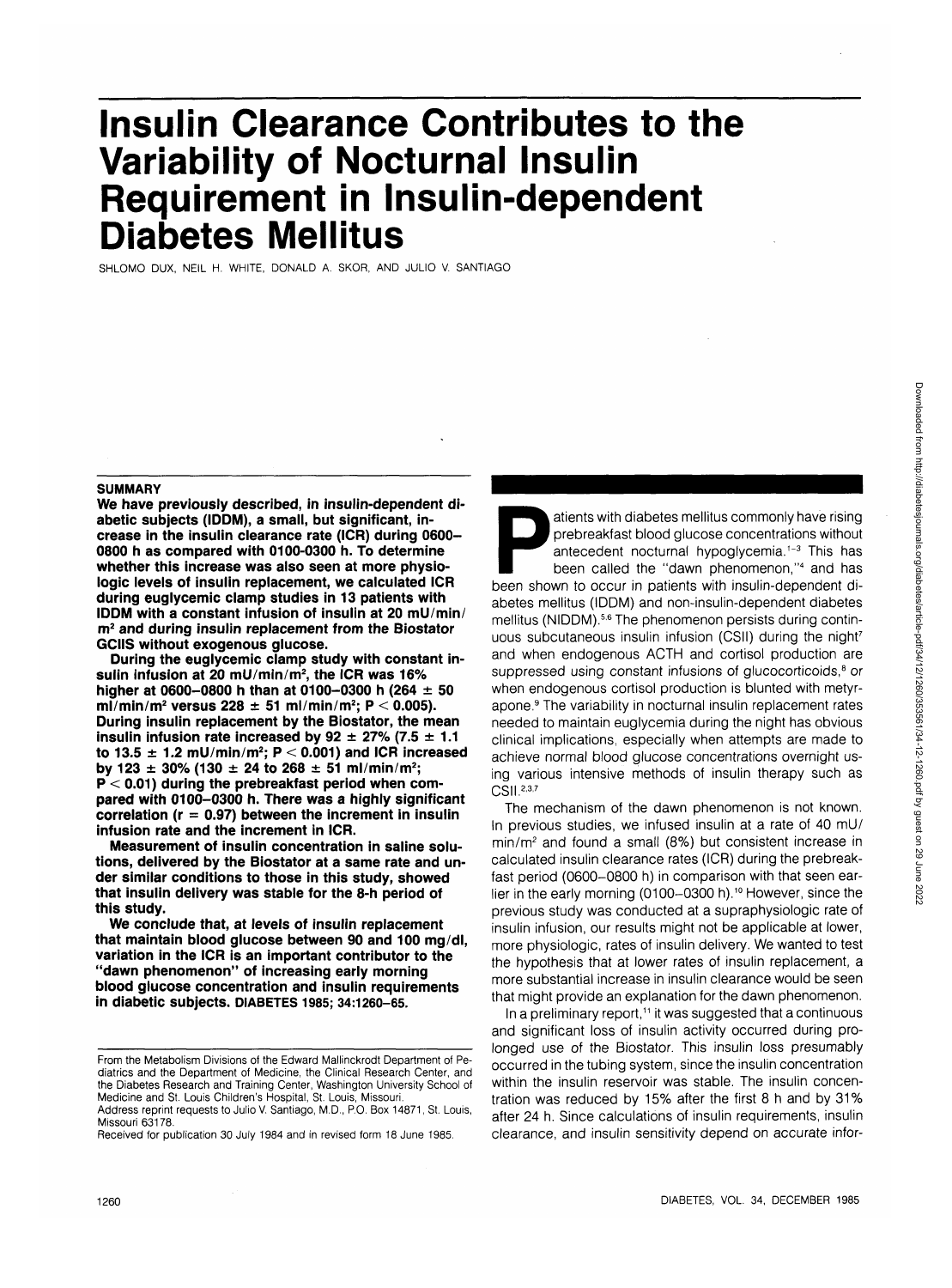#### S DUX. N H WHITE. D. A. SKOR, AND J. V. SANTIAGO

mation about actual insulin delivery rates, instability or loss of activity of insulin during an infusion could result in a substantial error in these calculations and the conclusions derived from them. Therefore, we have also measured recovery of insulin from saline solutions prepared for use in the Biostator GCIIS or Harvard infusion pump under conditions identical to those used in this and our previous studies.<sup>1,8,10,12</sup>

# **MATERIALS AND METHODS**

We studied 13 patients with IDDM between 21 and 39 yr of age. Informed consent was obtained from all subjects according to a protocol approved by the Washington University Human Studies Committee. The mean duration of diabetes was  $15 \pm 5$  yr. All had normal weight and were C-peptide negative (C-peptide < 0.03 pmol/ml) before breakfast. Renal and liver function tests were normal. Before study, the patients were withdrawn from intermediate-acting insulin for at least 36 h and from short-acting subcutaneous (s.c.) insulin injections for at least 12 h. Their last meal was 6 h before starting the study. For at least 8 h, plasma glucose was maintained between 80 and 110 mg/dl by a modified, closedloop i.v. insulin delivery system.<sup>13</sup> Insulin infusion rates were modified hourly based on blood sugar measurements and for the last 5 h before the study, infusion rates were (mean  $\pm$  SD) 3.4  $\pm$  0.5, 1.6  $\pm$  1.3, 1.2  $\pm$  1.1, and 0.9  $\pm$  0.8 U/h. Pyrogen-free 3-3 H-glucose (New England Nuclear, Boston, Massachusetts) was diluted to the appropriate concentration in sterile 0.9% saline and passed through a sterile Millipore filter before initiating a primed (11  $\mu$ Ci), continuous  $(0.11 \mu C i/min)$  infusion at 2300 h. Subjects were connected to a Biostator GCIIS (Miles Laboratories, Elkhart, Indiana) for the 9-h study period.<sup>14</sup> The first hour served for calibration and equilibration of the Biostator.

In patients 1-5 (group 1), insulin was infused between 2400 and 0300 h at a fixed i.v. rate of 20 mU/min/m<sup>2</sup> using a continuous infusion pump (Harvard Apparatus Co., Millis, Massachusetts). During this infusion, the Biostator delivered dextrose at a varying rate to maintain blood glucose at 100 mg/dl, according to the following algorithm (mode 9:1): DR = Wt( $[BC - GY]/[3 + M]$ ) + RC, where: DR = dextrose infusion rate (mg/min),  $Wt = body$  weight (kg),  $BC =$  desired blood glucose level,  $GY =$  current blood glucose concentration determined by the Biostator each minute,  $M =$  slope of blood glucose change over the preceding 5 min, and RC = glucose utilization (mg/kg $\cdot$ min). This algorithm is designed to perform euglycemic clamp studies with minimal variation in minute-to-minute dextrose infusion rates.

Between 0300 h and 0500 h, the fixed-rate insulin infusion was interrupted and the Biostator was reprogrammed to provide insulin at a variable infusion rate to maintain euglycemia without exogenous dextrose. At 0500 h, the CSII and euglycemic clamp were resumed and continued until 0800 h. In this way, similar conditions were created during the two study periods (2400-0300 h and 0500-0800 h).

In patients 6-13 (group 2), insulin was provided by the Biostator at a variable infusion rate using an algorithm designed to vary insulin delivery rate each minute as needed to maintain the desired blood glucose of 100 mg/dl (mode 1:1):  $IR = Ri([Gy - BI]/QI + 1)^2$ , where:  $IR = insulin$  infusion rate (mU/min),  $BI =$  desired blood glucose concentration (mg/dl),  $GY = current blood glucose concentration$ termined by the Biostator each minute,  $QI = constant$  called static gain, and  $RI =$  desired insulin infusion rate (mU/min) when blood glucose is equal to Bl.

Subjects in both groups were asleep or remained resting comfortably in bed throughout the study period. Blood was obtained at 30-min intervals for measurement of plasma-free insulin concentration and isotope enrichment.

To assess the stability of insulin delivery from saline solutions, we performed studies according to two protocols. In the first, four 50-cc Plastipak disposable syringes (Becton-Dickinson, Rutherford, New Jersey) were filled with 50 cc of 0.9% saline. To each of two syringes, 14 U of regular porcine insulin (lletin II, Eli Lilly and Company, Indianapolis, Indiana) was added (expected concentration 280 mU/ml) while to the other two, 38 U was added to each (expected concentration 760 mU/ml). These solutions were gently agitated for 1 min. A 30-in. extension tube with a capacity of 3.5 cc (Seamless Hospital Products Co., Wallingford, Connecticut) was attached to each syringe and 10 cc of solution was discarded through the tubing. The syringes were fixed into a Harvard infusion pump that was operated to deliver 0.078 ml/min (about 1.3 and 3.6 U/h, respectively). Samples for measurement of insulin concentration were obtained from the end of the extension tubing at 60-min intervals for 8 h.

In the second protocol, two 500-cc plastic bags (Viaflex Travenol) of 0.9% saline were used. Seventy-two units of regular porcine insulin (lletin II) was added into each bag (expected concentration 144 mU/ml). The bags were gently agitated for 1 min. To each bag, a Travenol solution administration set (approx. 2.1 m), a Biostator infusion pump tubing (Luer LK-9033B, 0.051 in. Gray), and a Biostator Luer manifold with cap (Life Science Instruments, Miles Laboratories) were connected in sequence, as is done in our studies during operation of the Biostator GCIIS (Miles Laboratories). One hundred milliliters of the solution was discarded through the tubing before operation. The Biostator's pump was operated to deliver 15 mU/min at a flow rate of 6.25 ml/h. Samples for insulin assay were obtained at the patient connection site at 60-min intervals for 8 h.

The concentration of free insulin in plasma was determined in quadruplicate by polyethylene glycol precipitation followed by radioimmunoassay as previously described.<sup>15</sup> Before assay of the insulin-saline solution samples, they were diluted 3000-fold in a buffer of saline phosphate (pH 7.4) containing 1% bovine serum albumin to bring them into the optimal range for our radioimmunoassay. All insulin determinations from each study protocol were run in a single assay with an intraassay coefficient of variation of 9.7%. C-peptide was measured by radioimmunoassay.<sup>16</sup> Since C-peptide was undetectable in these subjects, for purposes of calculation of insulin clearance, endogenous insulin production was assumed to be negligible. Insulin clearance was calculated by dividing the insulin infusion rate by the plasma free insulin concentration during each 30-min period.<sup>17</sup> Endogenous glucose production and utilization rates were calculated from the isotope dilution values using Steele's equations.18 For patients in group 2, the mean insulin infusion rate for each 30-min interval is calculated as the mean of minute-to-minute values. This mean value was considered to be representative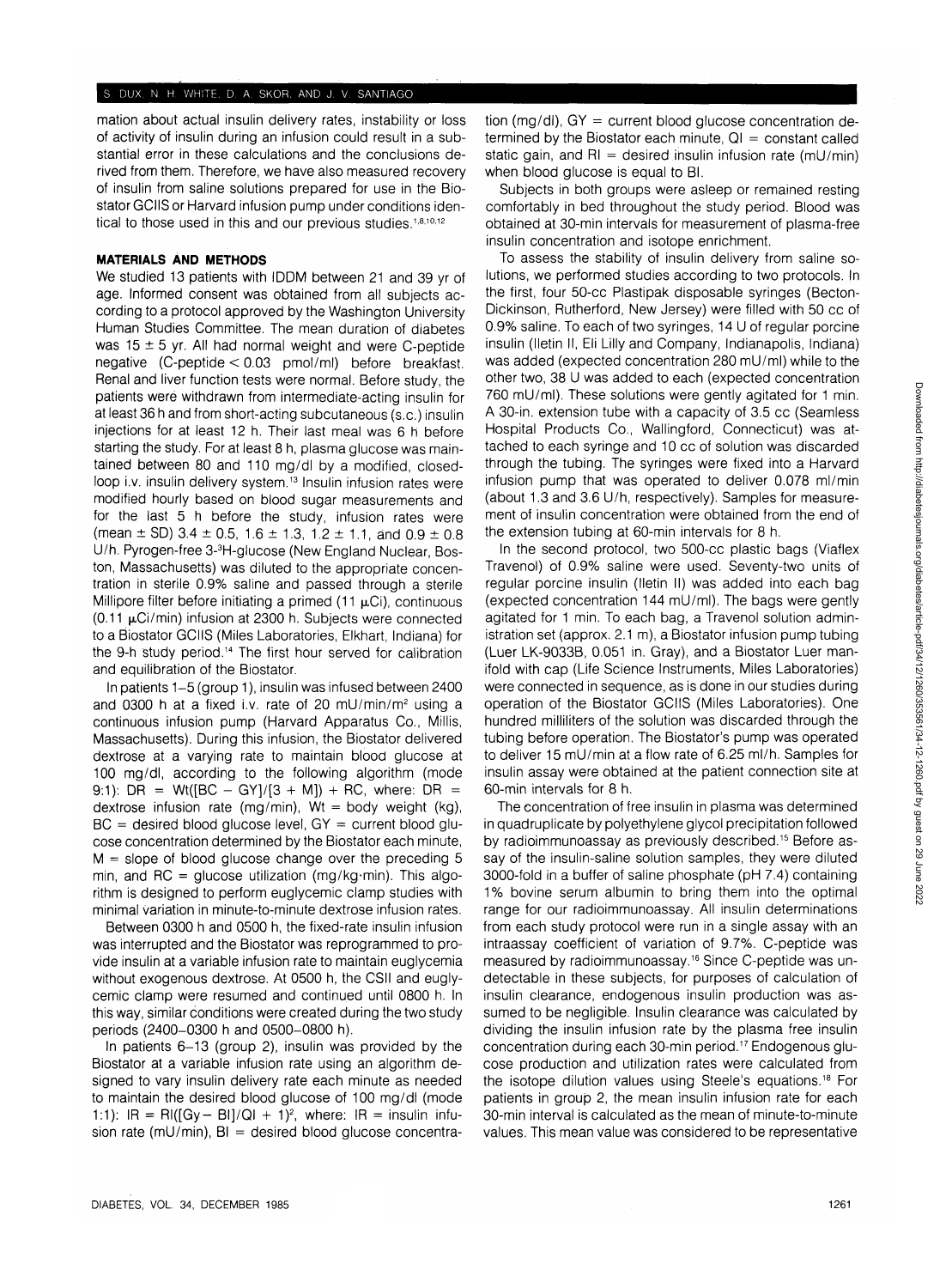| The measurement of insulin concentration from saline solutions |                                                |              |              |              |                                                |              |
|----------------------------------------------------------------|------------------------------------------------|--------------|--------------|--------------|------------------------------------------------|--------------|
|                                                                | Protocol A<br>Insulin<br>concentration (mU/ml) |              |              |              | Protocol B<br>Insulin<br>concentration (mU/ml) |              |
|                                                                |                                                |              |              |              |                                                |              |
| $1 + 2h$                                                       | 198                                            | 249          | 679          | 702          | 98                                             | 128          |
| $3 + 4h$                                                       | 233                                            | 294          | 693          | 656          | 79                                             | 97           |
| $5 + 6h$                                                       | 226                                            | 206          | 730          | 759          | 92                                             | 103          |
| $7 + 8h$                                                       | 261                                            | 318          | 694          | 698          | 92                                             | 131          |
| Mean $\pm$ SEM                                                 | $236 \pm 13$                                   | $261 \pm 18$ | $681 \pm 31$ | $729 \pm 47$ | $95 \pm 6$                                     | $126 \pm 11$ |

Two-hourly mean insulin concentrations, during Harvard pump (protocol A) and Biostator (protocol B) infusions, in three different salineinsulin solutions. The mean  $\pm$  SEM of the eight hourly measurements are given for each experiment.

of insulin requirements at that time. Insulin requirements, plasma free insulin concentrations, and insulin clearance rates were compared for each patient during the two study periods using data from the last 120 min in each period. The paired Student t-test was employed for the comparison of the data from the two periods. Data are reported as mean ± SEM.

## **RESULTS**

TABLE 1

The measurement of insulin concentration from saline solutions shows that insulin concentrations are stable for 8 h during either Harvard pump or Biostator operation (Table 1). Comparing the mean values for each 2-h period (employing Student's *t*-test), no significant differences were found between any two consecutive measurements at any of the insulin concentrations. Insulin delivered during the first 2 h was similar to that during the last 2 h. The mean coefficient df variation for our insulin concentrations in these experiments was 18%, and was similar in both protocols (17.3% and 18.5%). These data indicate that under the conditions of Biostator GCIIS and Harvard infusion pump use employed in these studies, insulin delivery rate was relatively stable throughout an entire 8-h study period. There was no significant change in insulin delivery during the time of these studies.

In group 1 (Figure 1), the mean blood glucose concentration was 94  $\pm$  4 mg/dl between 0100 and 0300 h and 97  $\pm$  2 mg/dl between 0600 and 0800 h. These values were not significantly different. Mean plasma free insulin concentration was 121  $\pm$  90  $\mu$ U/ml at 0100-0300 h and 105  $\pm$  33  $\mu$ U/ml at 0600-0800 h. This difference was also not statistically significant. However, insulin clearance rate was 16% higher from 0600 to 0800 h (264  $\pm$  58) than from 0100 to 0300 h  $(228 \pm 51 \text{ ml/min/m}^2; P < 0.05)$ .

Endogenous glucose production was suppressed to <0.5 mg/min/kg during this supraphysiologic rate of insulin delivery. Thus, the exogenous dextrose administered was equivalent to the glucose metabolized. The dextrose required to maintain euglycemia was  $3.53 \pm 0.6$  mg/min/kg at 0100-0300 h, and  $3.66 \pm 0.8$  mg/min/kg at 0600-0800 h. These values were not statistically different.

In group 2 (Figure 2), the mean blood glucose concentration was slightly higher (115  $\pm$  6 mg/dl) at 0600–0800 h than at 0100-0300 h (101  $\pm$  2 mg/dl). This difference was significant ( $P < 0.01$ ) and occurred despite a higher mean insulin infusion rate  $(13.5 \pm 1.2 \text{ mU/min/m}^2)$  between 0600 and 0800 h than between 0100 and 0300 h (7.5  $\pm$  1.1 mU/ min/m<sup>2</sup> , P < 0.001). Plasma free insulin concentration was similar (73 ± 20  $\mu$ U/ml versus 70 ± 19  $\mu$ U/ml) during the two time periods. Insulin clearance, as estimated from the





**FIGURE 1. Insulin clearance rate (ICR) and plasma free insulin (PFI), during euglycemic clamp at a fixed-rate insulin infusion of 20 mU/min/ m<sup>2</sup> , in five IDDM subjects (group 1).**

**FIGURE 2. Insulin clearance rate (ICR), plasma free insulin (PFI), and insulin infusion rate (IR) during variable rate, "physiologic," insulin replacement using the Biostator in eight IDDM subjects (group 2).**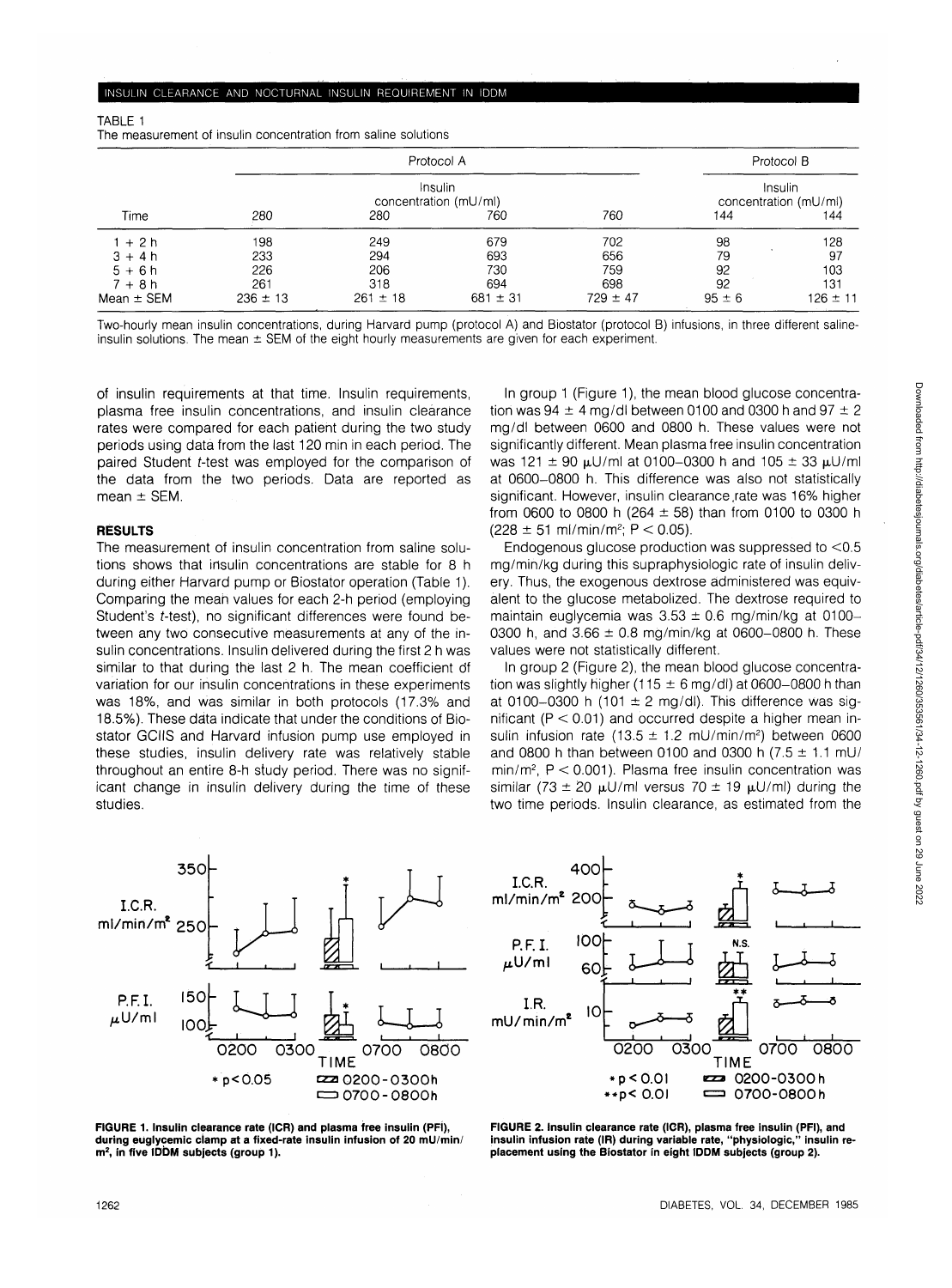plasma free insulin concentration and the mean insulin infusion rate, was  $130 \pm 24$  ml/min/m<sup>2</sup> at 0100-0300 h compared with  $268 \pm 51$  ml/min/m<sup>2</sup> at 0600–0800 h (P < 0.01).

The observed increase in insulin requirements at 0600- 0800 h compared with 0100-0300 h  $(\Delta IR)$  varied substantially among the subjects studied with values ranging from 13% to 260% with a mean of 92  $\pm$  27%. The morning increase in insulin clearance rate ( $\triangle$ ICR) varied from 31% to 303% with a mean of 123  $\pm$  30%. Comparing the  $\Delta$ IR to the  $\Delta$ ICR values by regression analysis, a linear relationship was found with an r-value of 0.972 (Figure 3). Thus, as much as 95% of the variance of AIR can be attributed to AICR.

#### **DISCUSSION**

Although the dawn phenomenon has been demonstrated in both type I and type II diabetic subjects,<sup>5</sup> its pathogenesis is incompletely understood. Nocturnal variations in circulating levels of some glucose counterregulatory hormones have been investigated as a possible cause of the dawn phenomenon. The prebreakfast rise of plasma cortisol er ACTH cannot fully explain the dawn phenomenon.<sup>8,9</sup> Similarly, although the early nocturnal increases of growth hormone secretion may influence the early morning (0100-0300 h) nadir of insulin requirements, it appears to have no effect on the prebreakfast rise of insulin requirements under conditions in which endogenous secretion of growth hormone and glucagon are suppressed (and glucagon is replaced) with somatostatin infusion.<sup>12</sup> Plasma glucagon concentrations do not vary significantly overnight, and therefore cannot explain the "dawn" phenomenon.<sup>8</sup> Nocturnal and prebreakfast variation in sympathetic nervous system activity, expressed as changes in circulating epinephrine levels, could contribute to the dawn phenomenon;<sup>8</sup> however, the magnitude of increases in plasma epinephrine are below the threshold for metabolic effects of this hormone.<sup>19</sup>

We have previously reported an 8% increase in insulin clearance rates during the prebreakfast period.<sup>10</sup> However, in that study an insulin infusion rate of 40 mU/min/m<sup>2</sup> resulted in a mean plasma free insulin of 210  $\pm$  32  $\mu$ U/ml. This is well above the levels of circulating plasma free insulin seen in



**FIGURE 3. Correlation between the prebreakfast increase in insulin clearance rate (AICR) and insulin infusion rate (AIR) in eight IDDM subjects (group 2).**



**FIGURE 4. Comparison between insulin clearance rate (ICR) at 0200- 0300 h and 0700-0800 h using different insulin infusion rates (IR). The infusion rates used were 40 mU/min/m<sup>2</sup> (from ref. 10), 20 mU/min/m<sup>2</sup> (group 1), and 7.5-13.5 mU/min/m<sup>2</sup> (group 2).**

nondiabetic subjects and most type I diabetic subjects during the night. Thus, our earlier studies of insulin clearance were conducted at higher plasma free insulin concentrations than those at which the dawn phenomenon is observed clinically. Since these supraphysiologic levels of plasma insulin might blunt changes in insulin clearance, and might generate data that are not relevant to more physiologic conditions, the present study was carried out to measure insulin clearance at lower, more physiologic insulin infusion rates. Administering insulin at 20 mU/min/m<sup>2</sup> , which is only 30-100% above physiologic replacement, resulted in a doubling of the prebreakfast increment in insulin clearance rate (16%) in comparison with the 8% difference found when insulin was infused at 40 mU/min/m<sup>2</sup>.

In patient group 2, when insulin was replaced at physiologic infusion rates, there was a  $92 \pm 27\%$  higher insulin requirement and a 123  $\pm$  30% higher insulin clearance rate between 0600 and 0800 h than between 0100 and 0300 h. This increase in insulin clearance rate suggests that under conditions of physiologic insulin replacement, insulin clearance is substantially higher during the prebreakfast period than earlier in the night. Because of the high linear correlation  $(r = 0.97)$  between  $\Delta$ IR and  $\Delta$ ICR, it seems likely that this increase in morning insulin clearance plays an important role in the dawn phenomenon.

Despite comparable plasma free insulin levels during the two study periods in group 2, glucose concentrations increased only during the prebreakfast period. Thus, other factors, such as diurnal variations in adrenergic activity or other glucose counterregulatory factors, may also contribute to the dawn phenomenon.

In patient group 1, endogenous glucose production was suppressed to  $0.2 \pm 0.17$  mg/kg/min by the infusion of insulin at 20 mU/min/m<sup>2</sup>. This is similar to data reported by others.<sup>20,21</sup> Glucose disposal was similar during the two study periods, in agreement with our results using the higher insulin infusion rate.10 In addition, glucose production and glucose utilization rates were similar between 0100 and 0300 h and 0600 and 0800 h during physiologic rates of insulin replacement using the Biostator (data not shown). Taken together, these data suggest that variation in tissue sensitivity to insulin does not play a significant role in the "dawn phenomenon."

Further investigation is needed to establish the mechanism of the apparent nocturnal variations in insulin clearance rates and its relationship to circulating free insulin concentrations.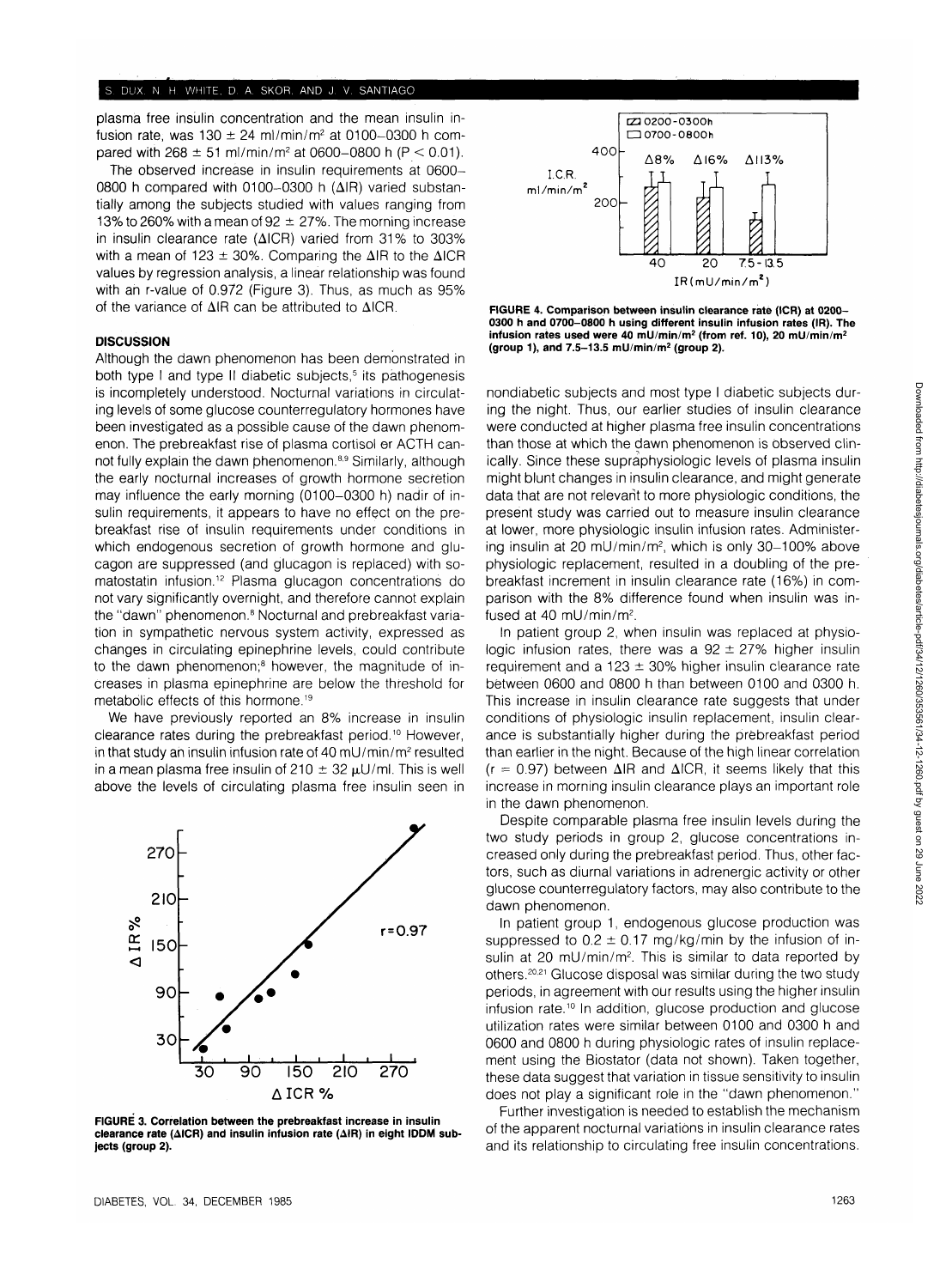#### INSULIN CLEARANCE AND NOCTURNAL INSULIN REQUIREMENT IN IDDM

Clearance of insulin by the kidney or liver could change during the night, as could binding of insulin to circulating antibodies. In addition, we have made no attempt in this study to investigate the roie of supraphysiologic rates of insulin infusion on subsequent insulin clearance, or the effect of duration of fasting on insulin clearance. Although the results of studies designed to evaluate these factors would be of interest, our study is more clinically relevant to diabetic patients. During the average day, the increasing prebreakfast insulin needs are occurring after prolonged (8-10 h) constant insulin delivery and 3-4 additional hours since the last meal.

It is important to note that the plasma free insulin concentrations are somewhat higher and the insulin clearance rate somewhat lower than expected. This may reflect the higher free insulin concentrations commonly observed using the assay used in these determinations. However, this does not alter our conclusions of increasing clearance as an important contributor to the dawn phenomenon. We compare only changes in free insulin levels and clearance from one time period to another in the same patient, and these changes occur independently of the absolute value.

It is also important to comment on the recent suggestion of loss of insulin activity during prolonged use of the Biostator GCIIS.<sup>11</sup> We have investigated this possibility in our system. Our studies show that at insulin concentrations of 144-760 mU/ml, under conditions identical to those used during this and previous insulin infusion and Biostator studies,<sup>1,8,10,12</sup> insulin concentration and delivery rate do not change significantly during an 8-h study period. At an insulin delivery rate of 15 mU/min, which corresponds to a fluid flow rate of 6.25 ml/h at an insulin solution concentration of 144 mU/ml, we found no decrease in insulin delivered to the patient after 8 h of Biostator use. At a flow rate of 8.4 ml/h, a 30% loss of insulin from solution after 15 h of Biostator use has been found.<sup>22</sup> This loss has been found to decrease with increasing flow rates. In our studies, the flow rate during the prebreakfast period (which is after only 7-9 h of Biostator use) was 10.1  $\pm$  1.2 ml/h (mean  $\pm$  SEM). Even if such a loss were to occur, it would not explain the 92% increase in insulin infusion rate and the 123% increase in insulin clearance. In addition, in group 1, insulin was infused by a continuous infusion pump, not the Biostator. Thus, our previous<sup>8,10,12</sup> and current findings cannot be explained by loss of insulin from solution during prolonged Biostator use. In a recent study by Kerner et al.,<sup>23</sup> a similar morning increase in the insulin clearance rate was found employing either a syringe pump or the Biostator. This would also suggest that increased insulin clearance rates observed in IDDM subjects at dawn are not merely an artifact produced by the Biostator.

The lower 2400-0300 h insulin requirements and insulin clearance rates seen in patients treated with insulin during the night has obvious clinical implications. When insulin is given at a constant rate calculated to avoid hypoglycemia and activation of glucose counterregulatory mechanisms against overinsulinization, rising prebreakfast blood sugars are commonly seen. As one increases the rate of insulin replacement to meet the 0500-0800-h insulin needs, unacceptable glucose nadirs could be expected in those diabetic subjects with inadequate glucose counterregulation.

Last, it should be noted that the higher prebreakfast insulin clearance rate could reflect either an increased clearance at 0600-0800 h, or a reduced clearance between 0100 and

0300 h. The latter is suggested by the fact that the insulin clearance rate between 0600 and 0800 h is similar regardless of insulin infusion rate, whereas the clearance at 0100-0300 h decreases as insulin infusion rate decreases (Figure 4). Therefore, the increased nocturnal variation in clearance at physiologic insulin replacement results from a lower clearance at 0100-0300 h and not an increase at 0600-0800 h. However, our clinical experience, as well as the observations of other authors,<sup>24</sup> favors the hypothesis that the dawn phenomenon is due to a morning increase in insulin requirement rather than to a 0100-0300-h decrease. Further studies are needed to clarify this point.

#### **ACKNOWLEDGMENTS**

We are indebted to Lorraine Thomas for her technical assistance, to the nursing staff of the Washington University Clinical Research Center, and to Aileen Derhake and her staff for assistance in preparation of the manuscript.

This work was supported in part by grants AM-20579 and RR-00036 from the USPHS, and by grants from the Greater St. Louis Affiliate of the American Diabetes Association and the Juvenile Diabetes Foundation.

#### **REFERENCES**

 Clarke, W. L, Haymond, M. W., and Santiago, J. V.: Overnight basal insulin requirements in fasting insulin-dependent diabetics. Diabetes 1980; 29:78-80. <sup>2</sup>

<sup>2</sup> Schmidt, M. I., Hadji-Georgopoulos, A., Rendell, M., Margolis, S., Kowarski, D., and Kowarski, A.: Fasting hyperglycemia and associated free insulin and cortisol changes in "Somogyi-like" patients. Diabetes Care 1979;  $2:457 - 69$ 

 Deckert, T., and Lorup, B.: Regulation of brittle diabetes by a preplanned insulin infusion programme. Diabetologia 1976; 12:573-79. <sup>4</sup>

 Schmidt, M. I., Hadji-Georgopoulos, A., Rendell, M., Margolis, S., and Kowarski, A.: The dawn phenomenon, an early morning glucose rise: implications for diabetic intraday blood glucose variation. Diabetes Care 1981; 4:579-85.

5 Bolli, G., and Gerich, J. E.: The dawn phenomenon: a common occurrence in both non-insulin-dependent and insulin-dependent diabetes mellitus. N. Engl. J. Med. 1984; 310:746-51.

 Faiman, C, and Moorhouse, J. A.: Diurnal variations in the levels of glucose and related substances in healthy and diabetic subjects during starvation. Clin. Sci. 1967; 32:111-26.

 Geffner, M. E., Frank, H. J., Kaplan, S. A., Lippe, B. M., and Levin, S. R.: Early morning hyperglycemia in diabetic individuals treated with continuous subcutaneous insulin infusion. Diabetes Care 1983; 6:135-39.

<sup>8</sup> Skor, D. A., White, N. H., Thomas, L., Shah, S., Cryer, P. E., and Santiago, J. V: Examination of the role of the pituitary adrenocortical axis, counterregulatory hormones, and insulin clearance in variable nocturnal insulin requirements in insulin-dependent diabetes. Diabetes 1983: 32:403-407

<sup>9</sup> Bright, G. M., Melton, T. W., Rogol, A. D., and Clarke, W. L.: Failure of cortisol blockade to inhibit early morning increase in basal insulin requirements<br>in fasting insulin-dependent diabetics. Diabetes 1980; 29:662–64.

Skor, D. A., White, N. H., Thomas, L., and Santiago, J. V.: Relative roles of insulin clearance and insulin sensitivity in the prebreakfast increase in insulin requirements in insulin-dependent diabetes. Diabetes 1984; 33:60- 63.

11 Conley, K., Childs, B., Danurand, J., Tatpati, O. A., and Guthrie, R.: Comparison of lletin-l Regular (Lilly) and Velosulin (Nordisk) insulin loss during

use of the Biostator. Abstract. Diabetes 1984; 33 (Suppl. 1):23A.<br><sup>12</sup> Skor, D. A., White, N. H., Thomas, L., and Santiago, J. V.: Influence<br>of growth hormone on overnight insulin requirements in insulin-dependent diabetes. Diabetes 1985; 34:135-39.

 White, N. H., Skor, D. A., and Santiago, J. V.: A practical closed-loop insulin delivery system for the maintenance of overnight euglycemia and the calculation of basal insulin requirements in insulin-dependent diabetics. Ann. Intern. Med. 1982; 97:210-13.

 Santiago, J. V, Clemens, A. H., Clarke, W. L, and Kipnis, D. M.: Closed-loop and open-loop devices for blood glucose control in normal and diabetic subjects. Diabetes 1980; 28:71–81.<br><sup>15</sup> Kuzuya, H., Blix, P. M., Horwitz, D. L., Steiner, D. F., and Rubenstein,

A. H.: Determination of free and total insulin and C-peptide in insulin treated diabetics. Diabetes 1979; 26:22-28.

<sup>16</sup> Heding, L. G.: Radioimmunological determination of human C-peptide in serum. Diabetologia 1975; 11:541-48.